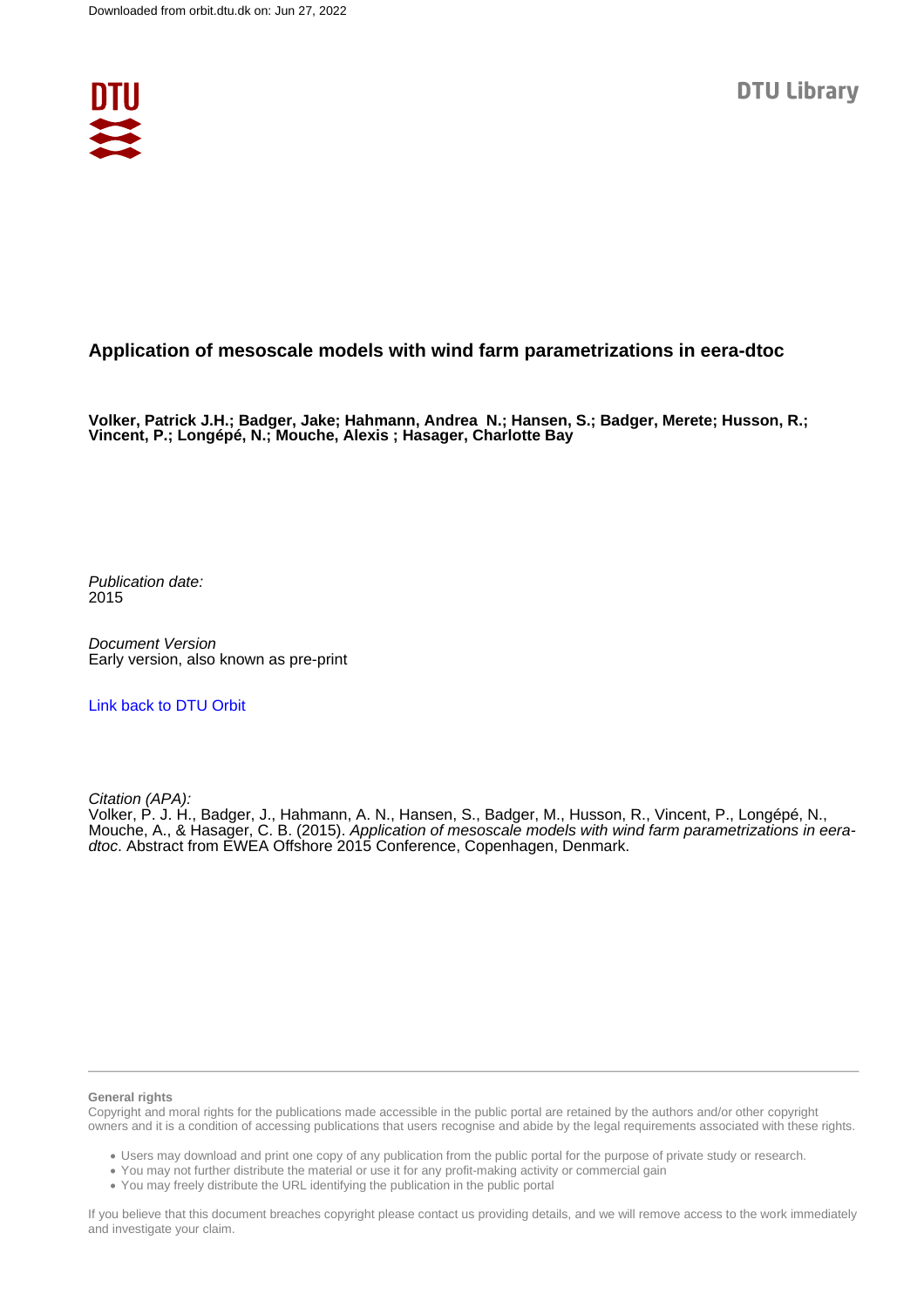# **Application of mesoscale models with wind farm parametrizations in eera-dtoc**

P. J. H. Volker<sup>(1)</sup>, J. Badger<sup>(1)</sup>, A. N. Hahmann<sup>(1)</sup>,. S. Hansen<sup>(1)</sup>, M. Badger<sup>(1)</sup>, R. Husson<sup>(2)</sup>, P. Vincent<sup>(2)</sup>, N. Longépé<sup>(2)</sup>, A. Mouche<sup>(3)</sup> and C. B. Hasager<sup>(1)</sup>

- (1) DTU Windenergy (Denmark)
- (2) CLS, Plouzane (France)
- (3) IFREMER (France)

### **Introduction**

Mesoscale models are suitable for simulating the flow field around large groups of wind-farms. Mesoscale model simulations have been used to investigate changes to atmospheric conditions caused by large wind-farms. Furthermore Jiminez (2014) estimated single turbine power productions for a large wind-farm. In the European Energy Research Alliance-Design Tools for Offshore wind-farm Cluster (EERA-DTOC), wind-farm parametrizations are validated against point and remote sensing measurements and are used to estimate the wind climate and resources. In this presentation we discuss the concepts of wind-farm parametrizations and give an overview of their applications and limitations, supported by in situ and Satellite data.

### **Approach**

Single turbine wake effects remain unresolved in mesoscale models due to their coarse resolution and have therefore to be parametrized. Different approaches have been developed, including changed surface roughness and drag formulations. DTU Wind Energy uses in the EERA-DTOC project the Explicit Wake Parametrization (EWP) scheme which has been developed at DTU Wind Energy. It differs from previous approaches, in that it applies a spatial area averaged force to the grid-cell averaged model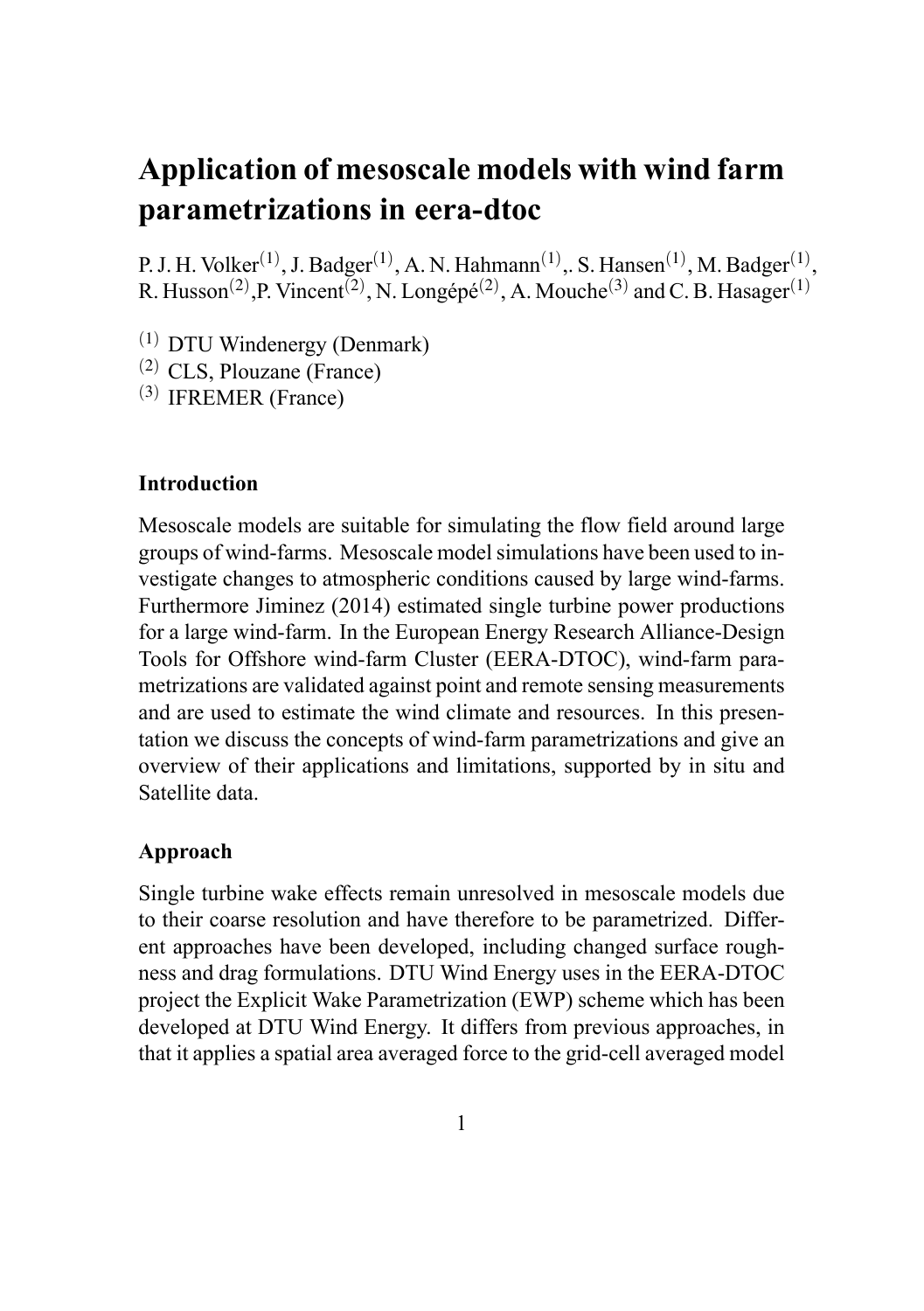equations, instead of a local drag force. This approach is implemented in the Weather Research and Forecast (WRF) model and it is used for the evaluation.

#### **Main body of abstract**

The EERA-DTOC project is a European Union FP-7 funded project. Its focus is on offshore wind farm design, mainly in the North Sea area. Its tool will be accessible for the wind industry. It assists wind-farm design by taking into consideration power production yield and electrical grid design among other aspects. It includes several turbine wake models, ranging from simple engineering models, linearized CDF models, up to complete CFD models as well as electrical grid models. Also mesoscale models are part of the DTOC tool. Mesoscale models are used to provide wind climates without and with the influence of neighbouring background wind-farms. The unperturbed and wind-farm perturbed wind speeds can be provided for any location in the form of generalized wind climate or time series.

Within the EERA-DTOC Tool every component has been evaluated against measurements. The wind-farm parametrization in the mesoscale model has been validated for the near and far wind-farm wake. For the near wake turbine SCADA data from the Rødsand wind-farm when it was in the wake of the nearby Nysted wind-farm has been used. For the far wind-farm wake Synthetic Aperture Radar (SAR) satellite images have been used for validation.

#### **Conclusion**

The EERA-DTOC Tool supplies a wide range of applications for the industry, relevant for offshore wind-farm design. The mesoscale model provides the wind climate for a user specified period with and without the influence of background wind farms defined by the user. In this way the tools can be used for resource assessment with an additional estimate of